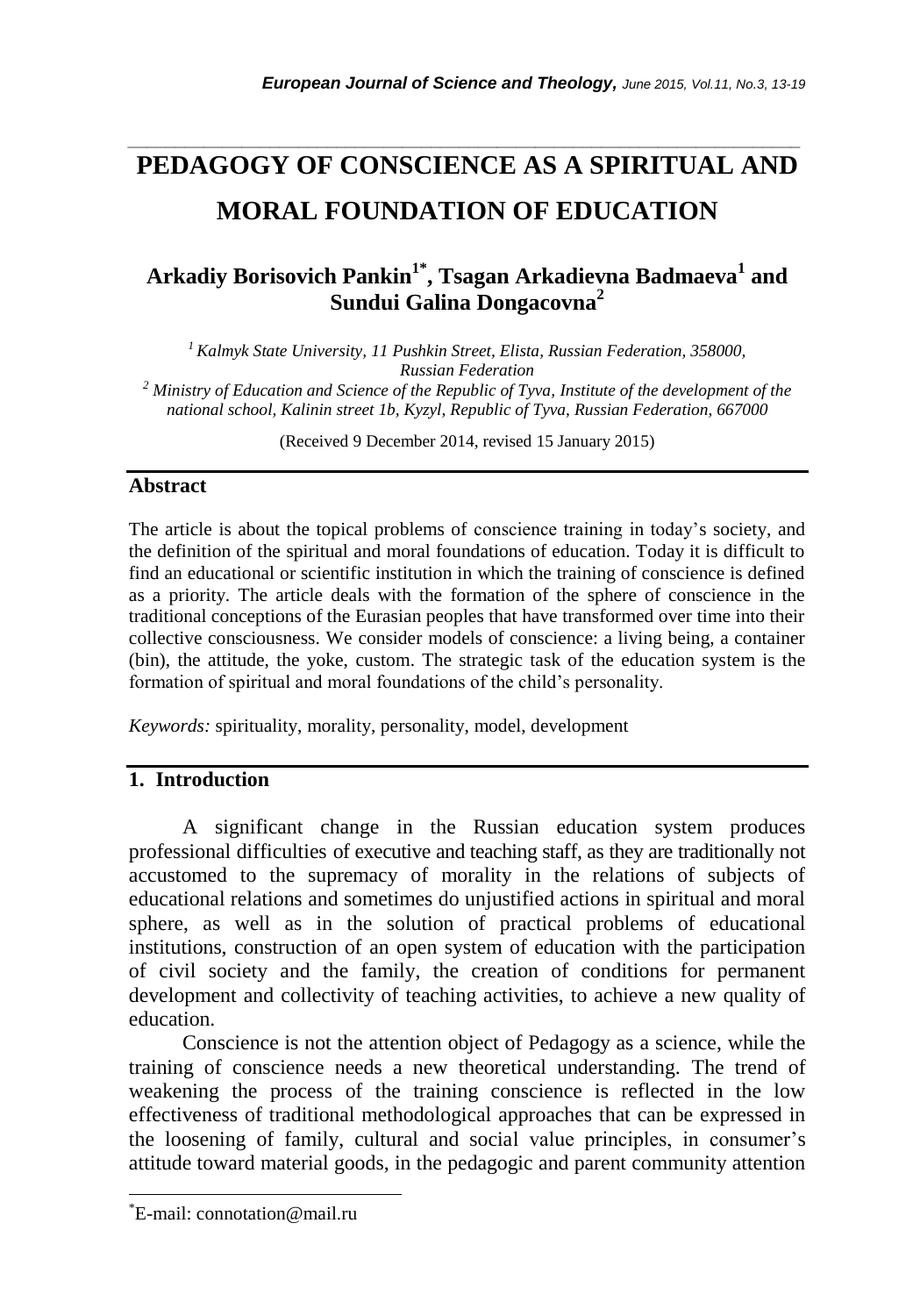only to the issues of teaching rather than education. Of great importance is the reconsideration of the methodological foundations of the education process, the main task, which is to search for more effective models of conscience training in the context of spiritual and moral formation of the personality.

In today"s conditions, there is a crisis of spirituality in the society, a lack of morality, a destruction of moral guidelines, an impoverishment of the moral sphere of the individual, a dissolution of morals and ethics. Immorality is becoming a commonplace of human"s consciousness; it is manifested in the deviant behaviour of young people, in the low motivation of educational and labour activity.

Morality is considered as a personal characteristic that is formed on the basis of morality and is fixed in the moral norm. The moral norms of the individual are presented in the part of the personality, which is called the superego, transpersonal ideal [1] of the personality or are designated as a moral imperative [2], in the representatives of the majority of the society they appear as conscience.

An important methodological landmark of the study of conscience are the following works: C. Jung [3] (the superiority of conscience over morality), N.A. Berdyaev [4] (the divine origin of conscience). The argument of Carl Jung saying that conscience does not concur with morality, rather precedes, meaningfully exceeds [5]. Friedrich Nietzsche, said that conscience is a power over himself, he contrasted it with morality [6]. Kant notes that conscience is the consciousness of what duty is in it, and nothing should induce us to the danger of doing something that may be unfair. Conscience - is a moral power of judgment that judges itself [2].

According to M. Heidegger, conscience - is the original Dazayn - not only a failure, a fault, but is also an appeal to be you. Dazayn listens to the most innermost in himself. Conscience in its essence is always mine. Conscience is the call of the concern from the non-for-itself being in the world that causes the presence in your ability itself - to be - guilty. If this call is understood, then the ability to have conscience is selected, the will to have conscience. Conscience causes the presence in existence, in the most its ability to be itself [7]. L. Kohlberg defines conscience as a mechanism that appears on the last post conventional stage [8].

Ignoring your conscience, with time contributes to the destruction of abilities, moral memory. "The monolith of mind without cement of conscience disintegrates into fragments (blocks). In time of these blocks can be very large. Therefore, a deep destruction of the abilities to genuine creativity, associated with the spiritual and moral condition, can occur in a latent (hidden) form." [V.I. Slobodchikov, *Spiritual and moral formation and development of human. A dialogue of domestic secular and ecclesiastical educational traditions*. www.pokrov-forum.ru/action/scien\_pract\_conf/pokrov\_ reading /sbornik\_2005- 2006/txt/slobodchikov.php]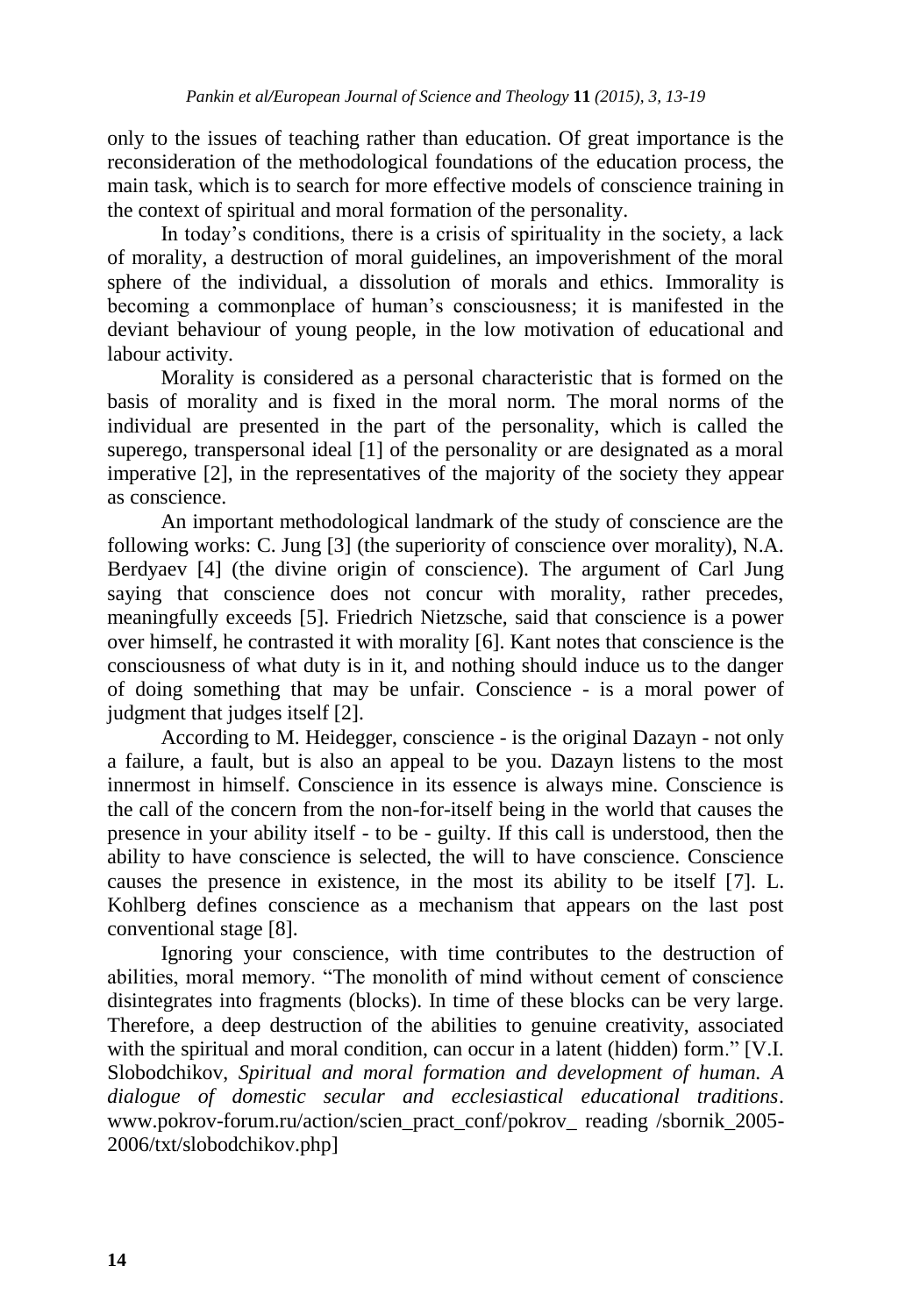The purpose of this paper is to identify common people"s ideas of conscience. The objectives are: a) the description of the types of conscience models; b) the disclosure of their spiritual potential, of Eurasian people contributing to the spiritual and moral formation of the individual of schoolchildren in the modern world.

Conscience - this is one of the most important concepts of culture that is reflected in language. A person can feel pricks of conscience, he can take anything to conscience, he can do anything with a clear conscience, he can work not out of fear but out of conscience, he can clear his conscience, he can make peace with his conscience, he may go against his conscience, he can lose the remnants of his conscience, he can do something without a twinge of conscience, he can act against conscience, he can make a deal with his conscience. On the other hand, we can see blame of a man who goes against his conscience, who lost the remnants of his conscience, who does anything without a twinge of conscience, who acts against conscience, who makes a deal with his conscience, though, as the phraseology suggests "it is time to know the conscience'.

A special study of conscience gives extensive scientific information, it reveals the fundamental landmarks of spiritual and moral education and development of schoolchildren in modern conditions. It is obvious that a new Humanities science is formed – "Pedagogy of conscience". The problem of the training of conscience is actualized with an insufficient knowledge of conscience in the traditional conceptions of Eurasian people.

### **2. The main part**

In this article, conscience is represented in terms of traditional notions of Eurasian people: Slavic and Turkic-Mongolian. The source was field recordings of the authors, collected through surveys of local residents in the regions of southern Siberia (Tuva, Khakassia, Krasnoyarsk Territory, Novosibirsk region), Mongolia and China (Xinjiang Uygur Autonomous Region, Inner Mongolia), Kalmykia (the Russian Federation), as well as the literature, in which the interested topic is presented.

In the Slavic ethnic picture, conscience means combined knowledge (Russian "sovest", Czech "Svedomi", Polish "Simienie"), and Turkic (Tuva 'Aryn-nuur', Kazakh 'Aryn-saktau') and Mongolian (Kalmyk 'ichr', 'ichr-chirya hatu', Mongolian 'ichih nuur') are a complex word, that mean a person ('aryn') and a nature ("nuur"). In that and other cultural traditions we found many fixed expressions like 'awaken the conscience' ('ichren sergeh', 'aryn-nuur otturar'), 'to call to the conscience' ('aryn-nyyrghe kaityrar'), 'to stir the conscience' ("ichren tohrah", "aryn-nuuryn shimchedyr") [9].

As we can see, in the traditional concepts of Eurasian people conscience means a joint moral action of the inner world and the external behaviour of the person, the inner essence of the person, and the person within the meaning of human's behaviour, a consistency or an assemblage of relations.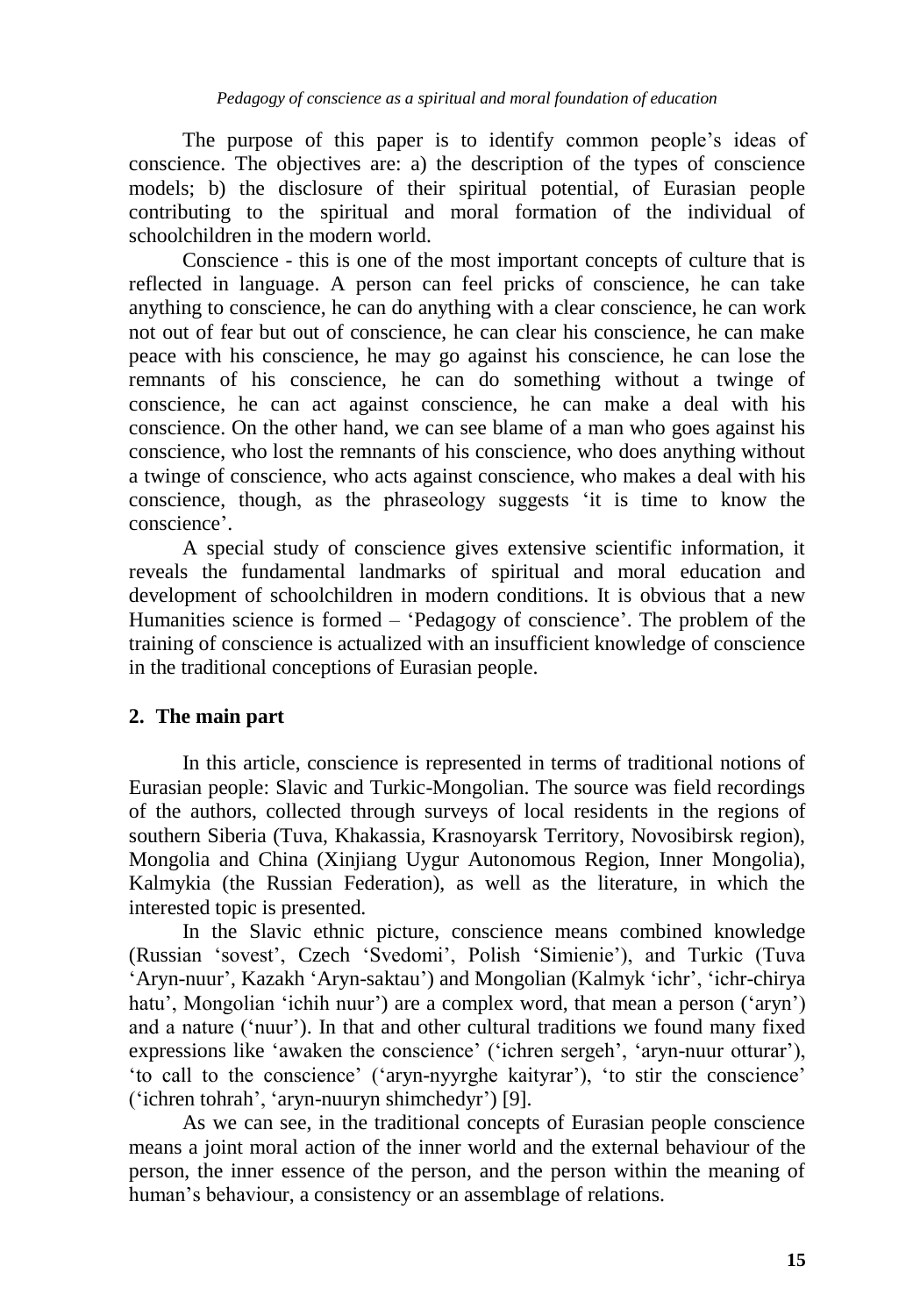The study of field data and literature has shown that a single universal classification that takes into account all the characteristic properties of conscience in the traditional conceptions of each nation is difficult to be built. The analysis shows that the traditional conceptions of Eurasian people conscience has some model, and not only one, but several.

G.D. Sundui identifies five models of conscience: 1) a model of a living being, with a mind, a body and a voice; 2) the model of a container or a receptacle having a corresponding depth and a fixed size; 3) the model of yoke that can torment the person; 4) the model of a relationship, which builds on the activities and behaviour of the person; 5) custom model, including a normative code of ethics and attitudes of the society.

First of all, conscience is seen as a kind of a living creature having a heart, glands and liver, having the ability to sleep, wake up; to be clean or dirty. This creature is subject to external influence: it can be lulled, torn off, trampled down, etc. Russians call the unscrupulous man that he is without a heart, Mongols without glands, Tuvans - with a frozen liver. Conscience creature is characterized by violent actions towards man. The Slavs say that conscience gnaws and eats its own master, and among the Turks, it can nibble another person. In traditional Tuvan"s conceptions conscience can be covered with a thick mask, we can even break its vertebra [10], and the Kalmyks think that conscience can be glued to the heel ("ichren tavgtan naachkghe").

Eurasian people endow this creature with consciousness. It is inherent in sensitivity/insensitivity. It can be happy, sad, anxious, crying; silent, hidden. A mediate between the mind and the behaviour of the person is the voice of conscience. In Russian folk tales, the voice of conscience warns, suggests, shames, blames, requires, torments the man. With the voice of conscience the man can do certain actions: follow it, make excuses, listen to it or deafen it, soothe and suppress, to pretend that he does not hear and does not understand it.

The next model - a representation of conscience as a container, which has a standard size. In this context, there is a similarity between the terms rachunek sumaenia (Slavic 'account of conscience'), aya dolgan (Turkish, Mongolian "overflow of the bowl"). In case of an increase in the account and the overflow of the container - conscience, sanctions begin not only against the one who did unscrupulous actions, but also against people who are close to him. This means that doing unscrupulous actions exceeded the quantity and quality, for one person [11]. Such a statement is typical of all the Eurasian people.

M.E. Saltykov-Shchedrin in the fairy tale "conscience was lost", depicts conscience as a force, which is able to capture the man and make him disfigured. However, the yoke can end as a result of the loss of conscience [12].

The identification of conscience as a relationship - an expression of the relationship: to themselves and others, to the nature, to the objects of the external world, to the animals, to the culture, and the society. These relationships are largely initiated by verbal traditional creativity: by sayings and proverbs, myths and legends, fairy tales. The freedom of human"s choice is very significant in the construction of any relationships with his own conscience. Man, on one hand, is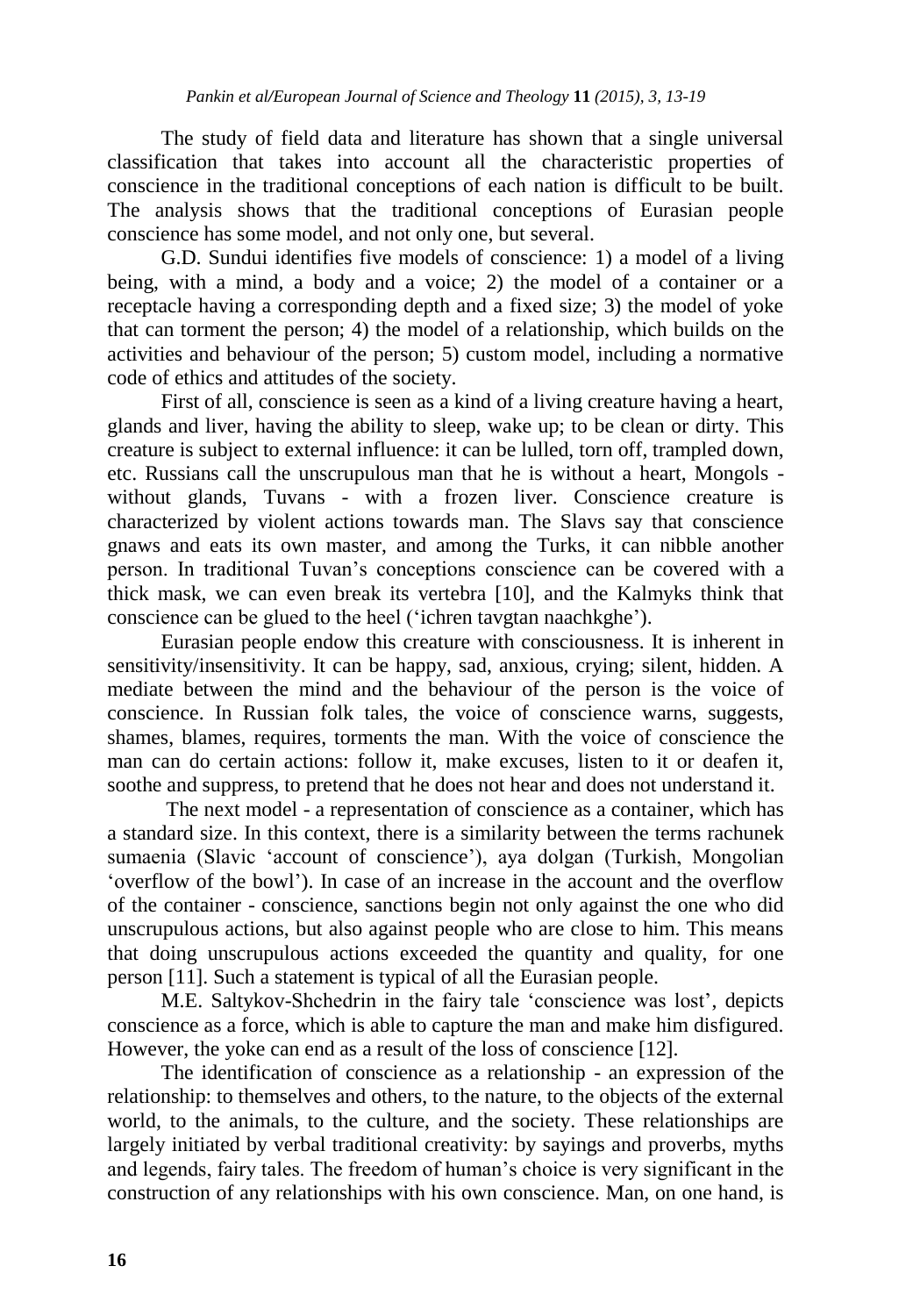free to be with it in war, discord, compromise and violence; on the other hand in a good condition. We see them in stable expressions "to be at odds with conscience", "to make a compromise with conscience", "my conscience is clear", 'my conscience is calm'.

Finally, very specific manifestations of conscience are customs and traditions of the Eurasian people, containing a deep moral experience to be strictly observed. Moreover, they contain deep progressive ideas and experience, which allows us to understand the nature and specificity of conscientious attitudes subject to compliance.

The Turko-Mongol people get rid of negative thoughts going on spring areas. A unique foundation of the origin of conscientious attitudes in the Slavic world-view is the tree of the world. It helped in modelling a triple vertical threedimensional structure of the world: the sky, Earth and hell. The Eurasian Gentiles believe in a triune structure of the world: the upper world, middle and lower worlds. This symbolism of the cultures of the Slavic and Turkic-Mongol people, of course, played a positive development of conscientious attitudes toward the whole world.

The identified models of conscience, their uniqueness and stability are defined in the relevant system of spiritual and moral values that are reflected in the oral folklore, customs and traditions, in the pagan religion. In them we find the fundamental conscientious ideals, norms and attitudes, which, in spite of the numerous transformations, moved into traditional collective world view of nations with time.

Based on the abstract above, the traditional conceptions of Eurasian people can be represented as follows: the formation of conscience occurred in the process of development of the Eurasian people them self, and with time it moved into their collective consciousness [13]. Collective spiritual and moral values play a conceptual role in the development of conscience: the folklore, the culture of life support, world -view, pagan religion, customs and traditions of the Eurasian people. The essence of conscience in traditional perceptions of Eurasian people is considered as a joint activity of the inner nature of man and his behaviour and actions.

Today, our children are in a more changed space of various relations and relationships (family, cultural, social, interpersonal, public, educational, political, economic, etc.). The place of conscience in the structure of human"s life is determined genetically, at the same time conscience has the ability to develop positively in a social environment.

The implementation of conscience models in traditional conceptions of the Eurasian people provides not only a professional growth of teachers, but also allows us to totally develop the process of training of conscience in the context of moral education and development of schoolchildren. Thus, to the traditional well-known functions of education - education of spiritual and moral values of the ethnic culture - we add another important role in the process of updating the training of conscience.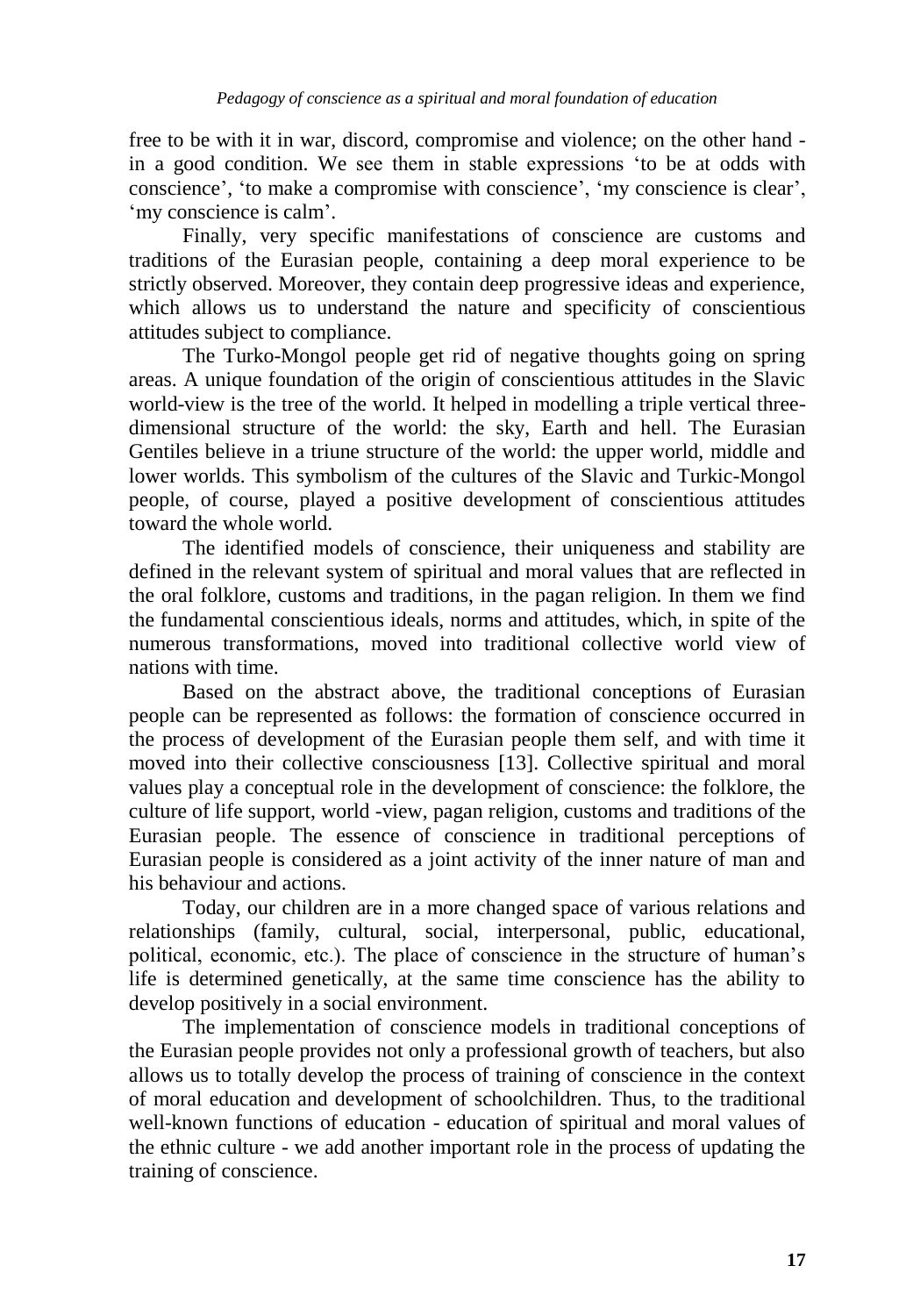In our opinion, the training of conscience should continue throughout the entire study time and it should be the core of educational content, which is determined by the education program at all levels of education. Training and educational themes going through all the stages of learning, are called crosscutting themes of spiritual and moral relations, providing spiritual security of the individual and the society. Is a 'value-normative' framework of the interaction of educational institutions with other socialization subjects - family, community organizations, religious organizations, institutions of additional education, culture and sports, media.

In modern conditions of society changes, the basis of conscience training should be the concentric principle of the origin of conscience: real conscience (genetically formed); proper conscience (formed by family, culture and society); conceptual conscience (formed from the public and government positions).

The task of training conscience requires a considerable rethinking of the conceptual basis for the formation of moral attitude of the student to himself and to others, to the nature, things, people, culture, and society. The solution of this problem is feasible within the specially organized educative system of the educational institution. It is a system in which the formation of a conscientious attitude of the child to himself and others, to the family, nature, culture, society, to the objects of the external world becomes a strategic objective of the teachers.

In connection with the above, it becomes more and more popular to form a system of spiritual and moral relations in all stages and levels of education, the development of a new pedagogical direction, oriented to a purposeful process of training of conscience – "Pedagogy of conscience" [14].

### **3. Conclusions**

Thus, the training of conscience, the main goal of which is the formation of conscientious attitude of the individual to himself and others, to nature, objects of the external world, culture, society, significantly increases the level of spiritual and moral education of the younger generation. Preservation of traditional notions of Eurasian people: Slavic and Turkic-Mongolian is considered as a pedagogical basis for the formation of the sphere of conscience. The strategic task of the education system is the formation of spiritual and moral foundations of the child"s personality. The authors propose the establishment of a system of spiritual and moral relations in all stages and levels of education. They justify the formation of a new pedagogical direction "Pedagogy of conscience".

#### **References**

- [1] \*\*\*, *[Hegel's Philosophy of Nature.](http://books.google.ru/books?id=2UYIAQAAIAAJ) London: Allen & Unwin, Addresses to the German Nation (1808)*, Cambridge University Press, Cambridge, 2008.
- [2] I. Kant, *Religion and Rational Theology*, English translation, Cambridge University Press, Cambridge, 2006, 18.